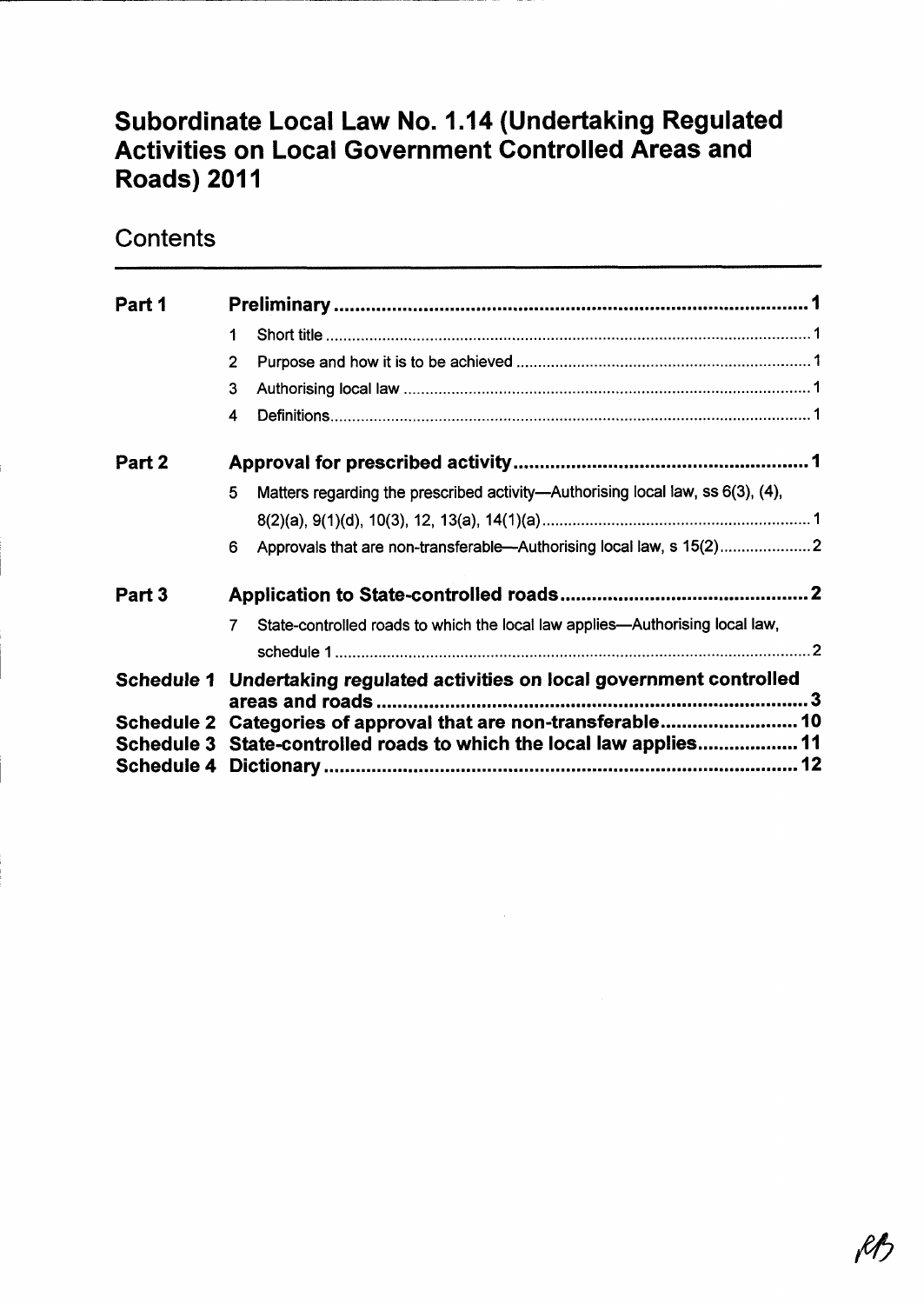## Part 1 Preliminary

### 1 Short title

This subordinate local law may be cited as Subordinate Local Law No. 1.14 (Undertaking Regulated Activities on Local Government Controlled Areas and Roads)2011.

#### 2 Purpose and how it is to be achieved

- (1) The purpose of this subordinate local law is to supplement Local Law No. 1 (Administration) 2011 which provides for a legal and procedural framework for the administration, implementation and enforcement of the local government's local laws, subordinate local laws and other regulatory powers, and for miscellaneous administrative matters.
- (2) The purpose is to be achieved by providing for-
	- (a) various matters regarding the granting of approvals for prescribed activities; and
	- (b) further specification of the definitions relevant to various prescribed activities.
- (3) In particular, the purpose of this subordinate local law is to supplement the legal and procedural framework for the prescribed activity named in schedule 1, section 1.

#### 3 Authorising local law

The making of the provisions in this subordinate local law is authorised by *Local* Law No. 1 (Administration) 2011 (the **authorising local law**).

### 4 Definitions

- (1) Particular words used in this subordinate local law have the same meaning as provided for in the authorising local law.
- (2) The dictionary in schedule 4 defines particular words used in this subordinate local law.

## Part 2 Approval for prescribed activity

### 5 Matters regarding the prescribed activity-Authorising local law, ss 6(3), (4), 8(2)(a), 9(1)(d), 10(3), 12, 13(a), 14(1)(a)

- $(1)$  Schedule 1--
	- (a) names <sup>a</sup> prescribed activity in section 1; and
	- (b) prescribes the matters specified in this section for the prescribed activity.
- (2) For section 6(3) of the authorising local law, it is declared that section 6(2) of the authorising local law does not apply to the particular activities stated in section <sup>2</sup> of schedule 1.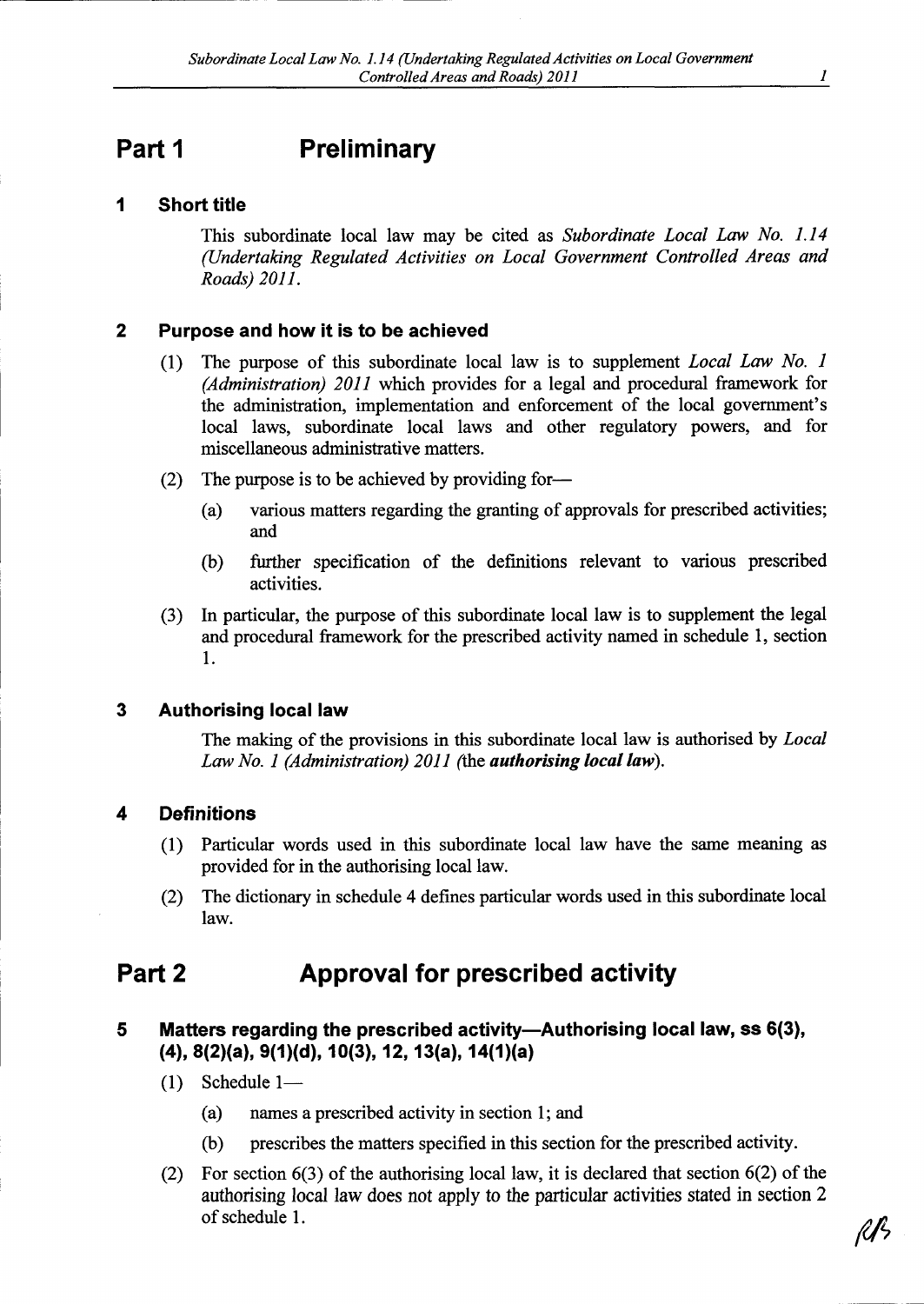- (3) For section 6(4) of the authorising local law, it is declared that the prescribed activity named in section 1 of schedule 1 is <sup>a</sup> category 2 activity.
- (4) For section  $8(2)(a)$  of the authorising local law, the documents and materials that must accompany an application for approval for the prescribed activity are stated in section 3 of schedule 1.
- (5) For section  $9(1)(d)$  of the authorising local law, the local government may only grant an approval for the prescribed activity if it is satisfied the proposed operation and management of the activity would be consistent with the additional criteria prescribed in section 4 of schedule 1.
- (6) For section 10(3) of the authorising local law, the conditions that must be imposed on an approval for the prescribed activity are stated in section 5 of schedule 1.
- (7) For section 10(3) of the authorising local law, the conditions that will ordinarily be imposed on an approval for the prescribed activity are stated in section 6 of schedule 1.
- (8) For section 13(a) of the authorising local law, the term of an approval for the prescribed activity is provided for in section 7 of schedule 1.
- (9) For section  $14(1)(a)$  of the authorising local law, the further term for renewal or extension of an approval for the prescribed activity is provided for in section 8 of schedule 1.
- (10) For section 12 of the authorising local law, in Table 1 of schedule  $1-$ 
	- (a) column 1 lists the application requirements for which the local government may accept as evidence the certificate of <sup>a</sup> third party certifier; and
	- (b) column 2 lists the individuals or organisations that are declared to be third party certifiers for the corresponding application requirement in column 1; and
	- (c) column 3 lists the qualifications that are necessary for an individual or organisation to be <sup>a</sup> third party certifier for the corresponding application requirement in column 1.

#### 6 Approvals that are non-transferable-Authorising local law, <sup>s</sup> 15(2)

For section  $15(2)$  of the authorising local law, it is declared that the categories of approval listed in schedule 2 are non-transferable.

### Part 3 Application to State-controlled roads

#### 7 State-controlled roads to which the local law applies—Authorising local law, schedule 1

For the purposes of the definition of **road** in schedule 1 of the authorising local law, the State-controlled roads listed in schedule 3 are roads to which the authorising local law applies unless otherwise provided in the local law.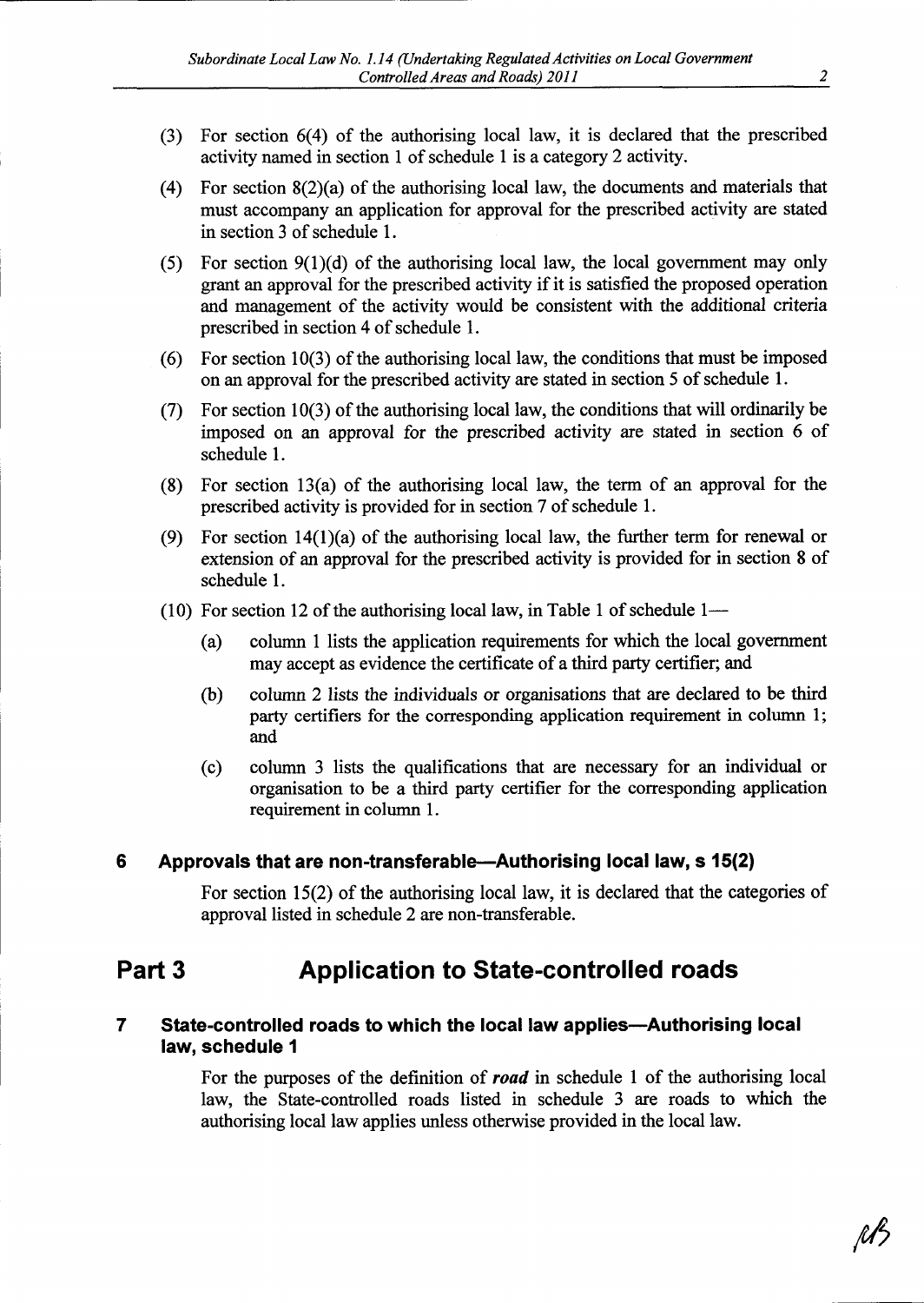## Schedule 1 Undertaking regulated activities on local government controlled areas and roads

Section 5

### 1. Prescribed activity

- (1) Undertaking regulated activities on local government controlled areas and roads, and in particular, undertaking 1 of the following activities on <sup>a</sup> local government controlled area or road--
	- (a) driving or leading of animals to cross <sup>a</sup> road;
	- (b) depositing of goods or materials;
	- (c) holding of <sup>a</sup> public place activity prescribed under <sup>a</sup> subordinate local law but excluding the operation of <sup>a</sup> temporary entertainment event.
- (2) For the purposes of subsection  $(1)(c)$ , public place activity means, provided the activity on the local government controlled area or road is not the use of the local government controlled area or road for soliciting or carrying on the supply of goods or services (including food or drink) for profit, each of the following activities-
	- (a) the placing of <sup>a</sup> display or information booth;
	- (b) conducting <sup>a</sup> social gathering or meeting of more than 50 people;
	- (c) conducting or taking part in--
		- (i) an organised sporting activity of regional, State or national significance; or
		- (ii) <sup>a</sup> street parade or festival; or
		- (iii) <sup>a</sup> vintage car display; or
		- (iv) <sup>a</sup> novelty vehicle race, for example, <sup>a</sup> go-cart race; or
		- (v) an invitation-only ceremony, party or celebration attended by more than 50 people; or
		- (vi) <sup>a</sup> cake stall, sausage sizzle, car wash or similar fundraiser held on no more than 1 day; or
		- (vii) <sup>a</sup> training event held on no more than 1 day; or
		- (viii) <sup>a</sup> training event held on more than 1 day without payment of <sup>a</sup> fee; or
		- (ix) <sup>a</sup> musical or theatrical performance undertaken by <sup>a</sup> person to entertain the public; or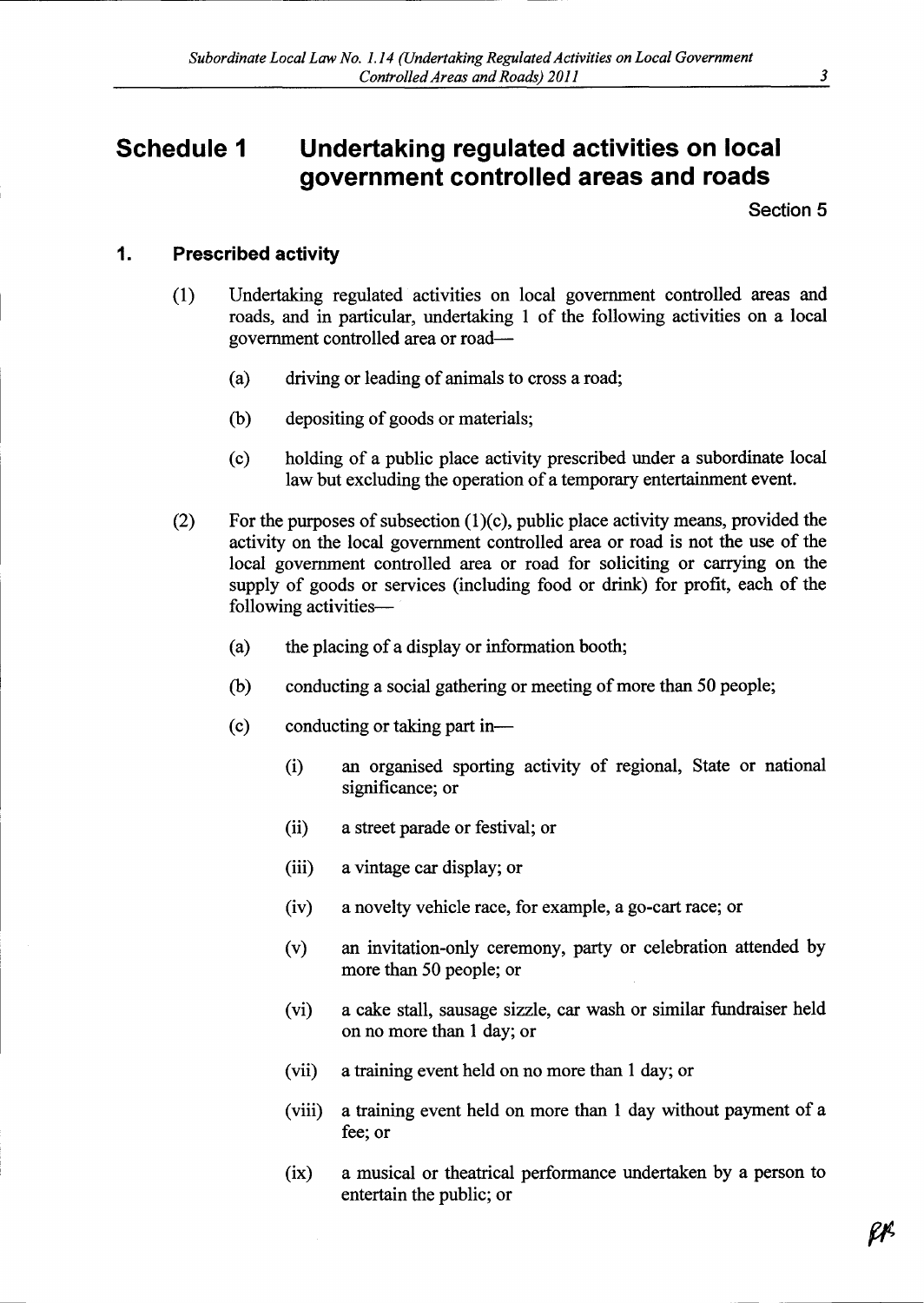- (x) <sup>a</sup> wedding; or
- (xi) <sup>a</sup> wake;
- (d) exercising <sup>a</sup> right of occupation and use of <sup>a</sup> specified part of <sup>a</sup> local government controlled area by an incorporated association.

#### 2. Activities that do not require an approval under the authorising local law

No activities stated.

### 3. Documents and materials that must accompany an application for an approval

- (1) Details of the nature, time and place of the prescribed activity for which the approval is sought.
- (2) If the applicant wants to use <sup>a</sup> particular part of <sup>a</sup> local government controlled area or road for the prescribed activity-a plan showing the relevant part of the local government controlled area or road.
- (3) If the prescribed activity is to be undertaken at or in close proximity to <sup>a</sup> site, stall or vehicle-specifications for the site, stall or vehicle which is proposed to be used in the undertaking of the prescribed activity.
- (4) Details of the name, street address, telephone number, facsimile number and email address of the person responsible for the undertaking of the prescribed activity.
- (5) A copy of the current registration certificate for each vehicle proposed to be used in the undertaking of the prescribed activity.
- (6) Details of the undertaking of the prescribed activity including-
	- (a) <sup>a</sup> copy of each policy of insurance of the applicant which relates to the undertaking of the prescribed activity; and
	- (b) how the applicant proposes to dispose of waste generated by the undertaking of the prescribed activity; and
	- (c) if signage is intended to be displayed details of the signage and how the signage will be secured whilst displayed.

### 4. Additional criteria for the granting of an approval

- (1) The prescribed activity for which the approval is sought must not unduly interfere with the proper use of the local government controlled area or road.
- (2) There must be <sup>a</sup> public demand for the prescribed activity in respect of which the approval is sought.
- (3) The physical characteristics of the local government controlled area or road must be suitable for the prescribed activity.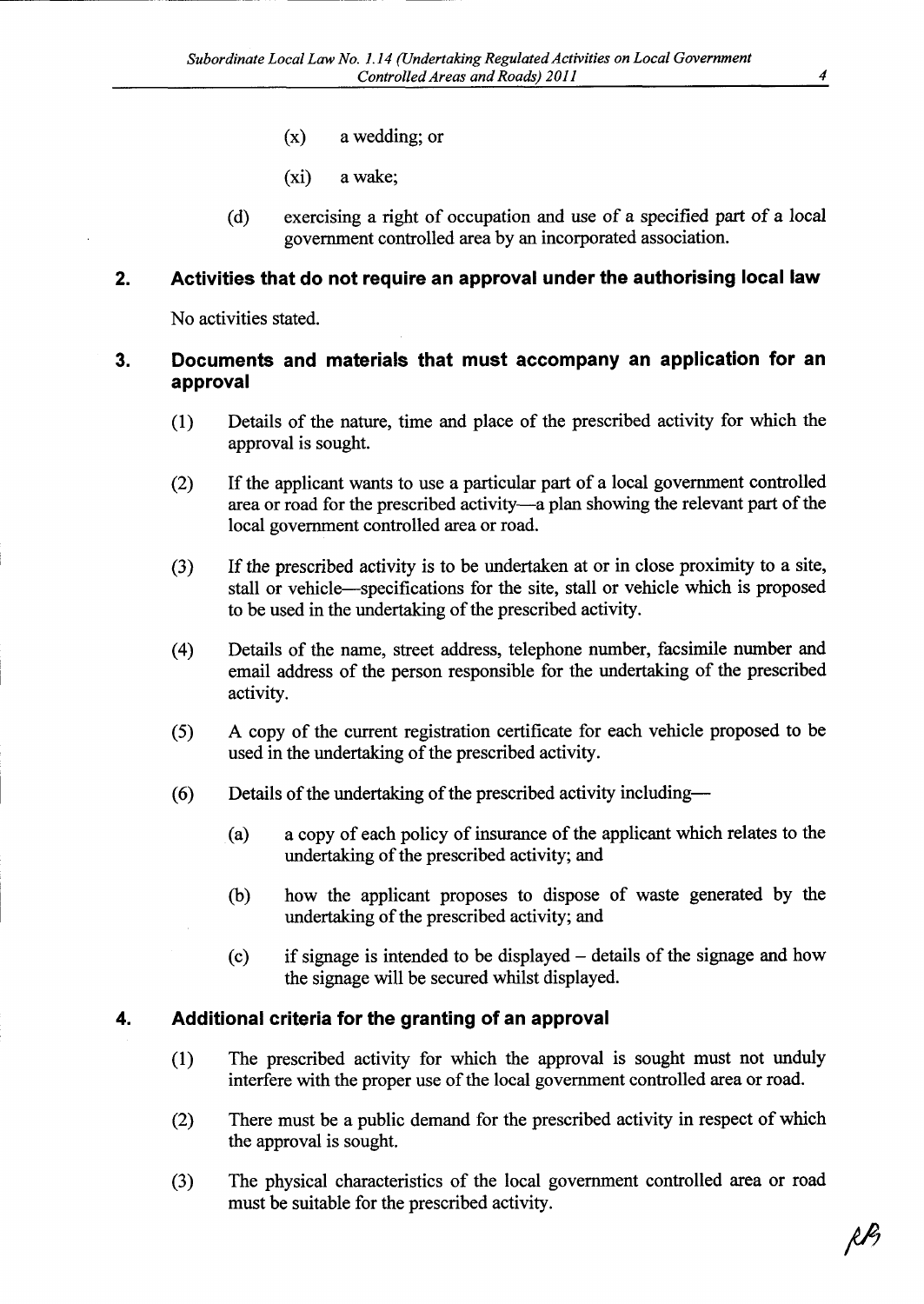- (4) The prescribed activity must not cause nuisance, inconvenience or annoyance  $t_0$ 
	- (a) the occupier of any land which adjoins the location of the prescribed activity; or
	- (b) vehicular traffic; or
	- (c) pedestrian traffic.
- (5) The prescribed activity must not have <sup>a</sup> detrimental effect on the amenity of the surrounding area.
- (6) If the prescribed activity is the driving or leading of animals to cross <sup>a</sup> roadthe driving or leading of the animals to cross the road must not unduly interfere with the proper use of the road or create <sup>a</sup> safety hazard for users of the road.
- (7) If the prescribed activity is the depositing of goods or materials on <sup>a</sup> local government controlled area or road-the depositing of the goods or materials on the local government controlled area or road must not unduly interfere with the usual use or the amenity of the local government controlled area or road.
- (8) If the prescribed activity is the holding of <sup>a</sup> public place activity on <sup>a</sup> local government controlled area or road-
	- (a) the undertaking of the prescribed activity must not generate significant noise, dust or light pollution or other significantly adverse effects on the surrounding area; and
	- (b) there must be enough toilets and sanitary conveniences, complying with standards and requirements imposed by the local government, for the use of the public; and
	- (c) adequate provision must exist for the disposal of waste generated by the undertaking of the prescribed activity; and
	- (d) adequate provision must exist for people and (if relevant) vehicles to enter and leave the site of the prescribed activity.

### 5. Conditions that must be imposed on an approval

No conditions prescribed.

### 6. Conditions that will ordinarily be imposed on an approval

- (1) The conditions of an approval may require that the approval holder-
	- (a) limit the activities authorised by the approval to 1 or more of-
		- (i) <sup>a</sup> single specified location;
		- (ii) <sup>a</sup> number of specified locations;
		- (iii) <sup>a</sup> specified area;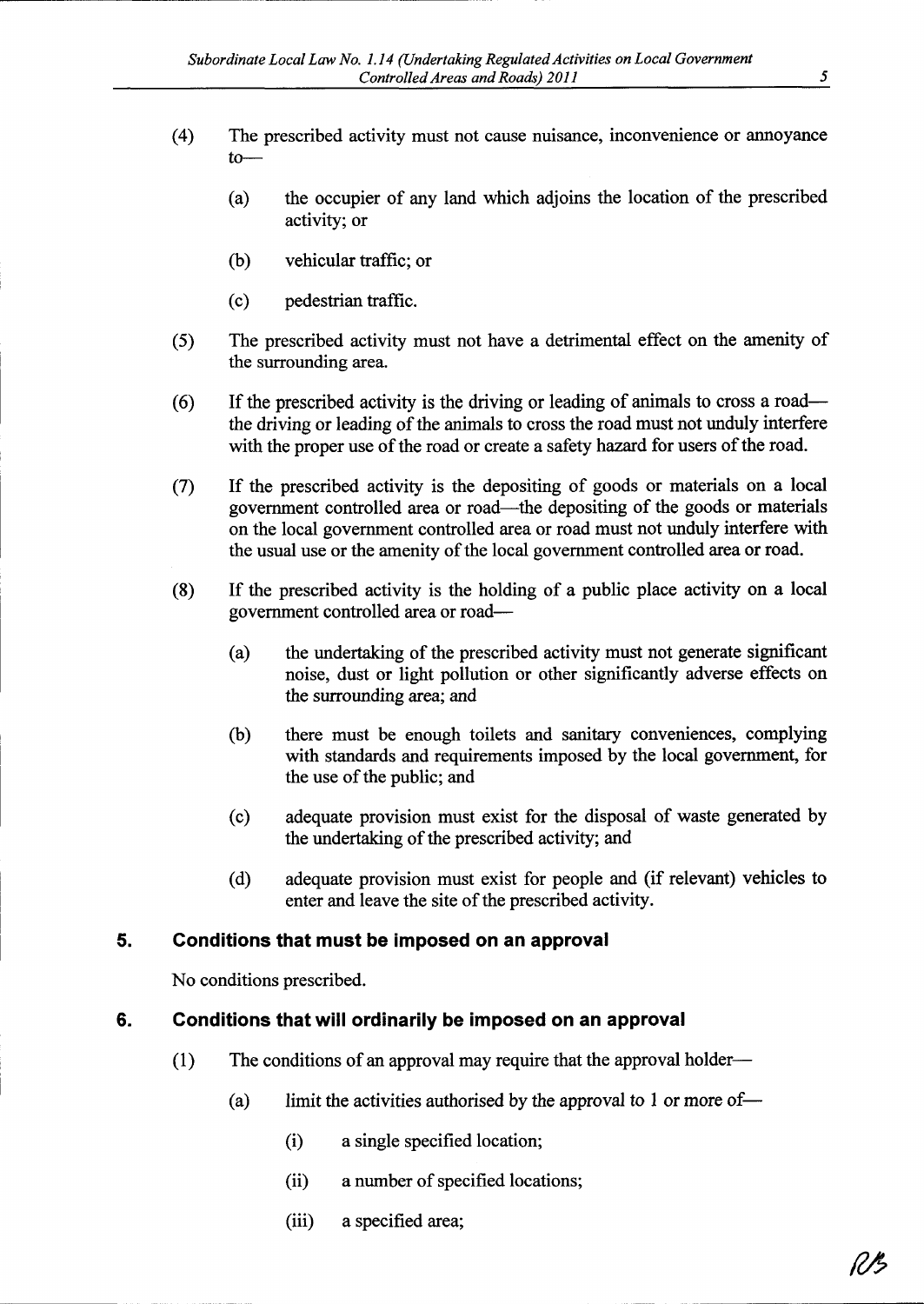- (iv) <sup>a</sup> number of specified areas; and
- (b) limit the activities to specified days and times; and
- (c) limit the activities to
	- (i) <sup>a</sup> specified period of time; or
	- (ii) specified periods of time; and
- (d) display the approval in <sup>a</sup> specified position, and produce the approval for inspection on demand by an authorised person; and
- (e) take specified measures to protect the safety of persons who may be involved in, or affected by, the activities authorised by the approval; and
- (f) give the local government specified indemnities and take out and maintain insurance against personal injury and property damage resulting from the activities authorised by the approval; and
- (g) take specified measures to ensure that the activities authorised by the approval do not cause environmental harm or environmental nuisance; and
- (h) if the approval authorises the approval holder to use <sup>a</sup> specified part of <sup>a</sup> local government controlled area or road for the undertaking of the activity  $-$  pay a specified rental to the local government at specified intervals; and
- (i) submit the undertaking of the activity, including any vehicle or premises used in the undertaking of the activity, for inspection by an authorised person; and
- (i) prominently and permanently display at a specified location each of---
	- (i) the approval number granted by the local government in numbers not less than 50mm in height; and
	- (ii) the name and address of the approval holder in letters not less than 75mm in height; and
- (k) if the approval relates to an activity on <sup>a</sup> road--give <sup>a</sup> written indemnity to the State; and
- (1) display specified warning notices for the safety of users of the local government controlled area or road; and
- (m) limit the undertaking of the prescribed activity so that it does not--
	- (i) create <sup>a</sup> traffic nuisance; or
	- (ii) increase an existing traffic nuisance; or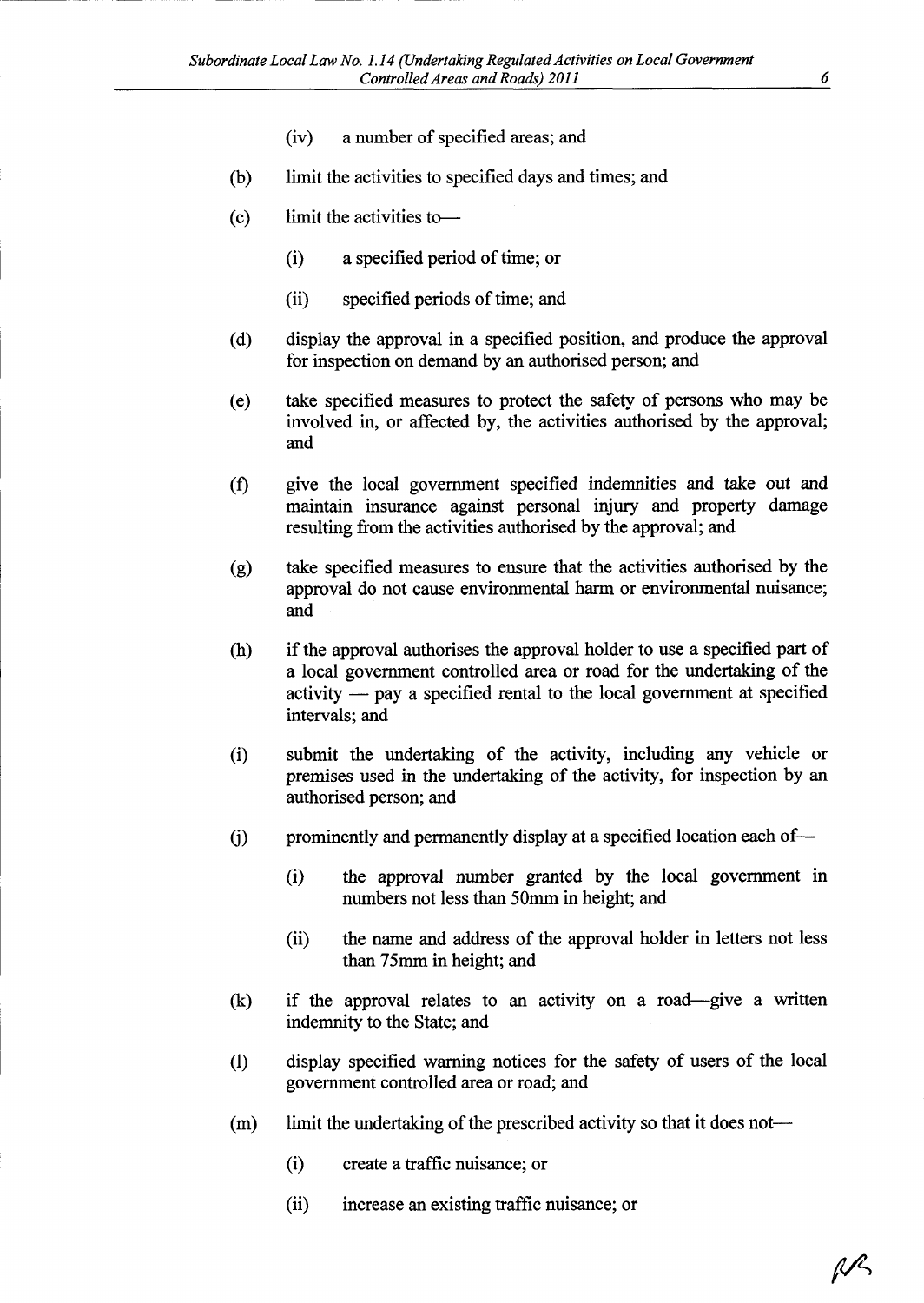- (iii) detrimentally affect the efficiency of the road network in which the activity is undertaken; and
- (n) limit the undertaking of the prescribed activity so that it does not detrimentally affect the amenity of the neighbourhood in which the prescribed activity is undertaken; and
- (o) ensure that the undertaking of the prescribed activity does not create <sup>a</sup> safety risk; and
- (p) at all times keep and maintain all facilities and equipment used in the undertaking of the prescribed activity---
	- (i) in good working order and condition; and
	- (ii) in <sup>a</sup> clean and sanitary condition.
- (2) If the prescribed activity is the driving or leading of animals to cross <sup>a</sup> road, the conditions of the approval may also require that the approval holder-
	- (a) restrict the number of animals that may be driven or led across the road; and
	- (b) not conduct the prescribed activity in <sup>a</sup> manner which is, or may be, <sup>a</sup> risk to road safety.
- (3) If the prescribed activity is the depositing of goods or materials on <sup>a</sup> local government controlled area or road, the conditions of the approval may also require that the approval holder-
	- (a) deposit the goods or materials in <sup>a</sup> specified manner; and
	- (b) limit the deposit of the goods or materials to <sup>a</sup> specified area; and
	- (c) if the goods or materials are deposited on <sup>a</sup> footpath-keep and maintain <sup>a</sup> clear unobstructed pedestrian corridor of <sup>a</sup> specified width depending on the density of pedestrian traffic; and
	- (d) only use, for the purposes of the deposit of the goods or materials, <sup>a</sup> structure which is-
		- (i) of safe construction; and
		- (ii) in good condition and repair; and
		- (iii) securely fixed to the land on which the prescribed activity is undertaken; and
	- (e) remove the goods or materials, and any structure used for the purposes of the depositing of the goods or materials, at <sup>a</sup> specified time, or after <sup>a</sup> specified period.
- (4) If the prescribed activity is the holding of <sup>a</sup> public place activity prescribed under <sup>a</sup> subordinate local law, the conditions of the approval may also require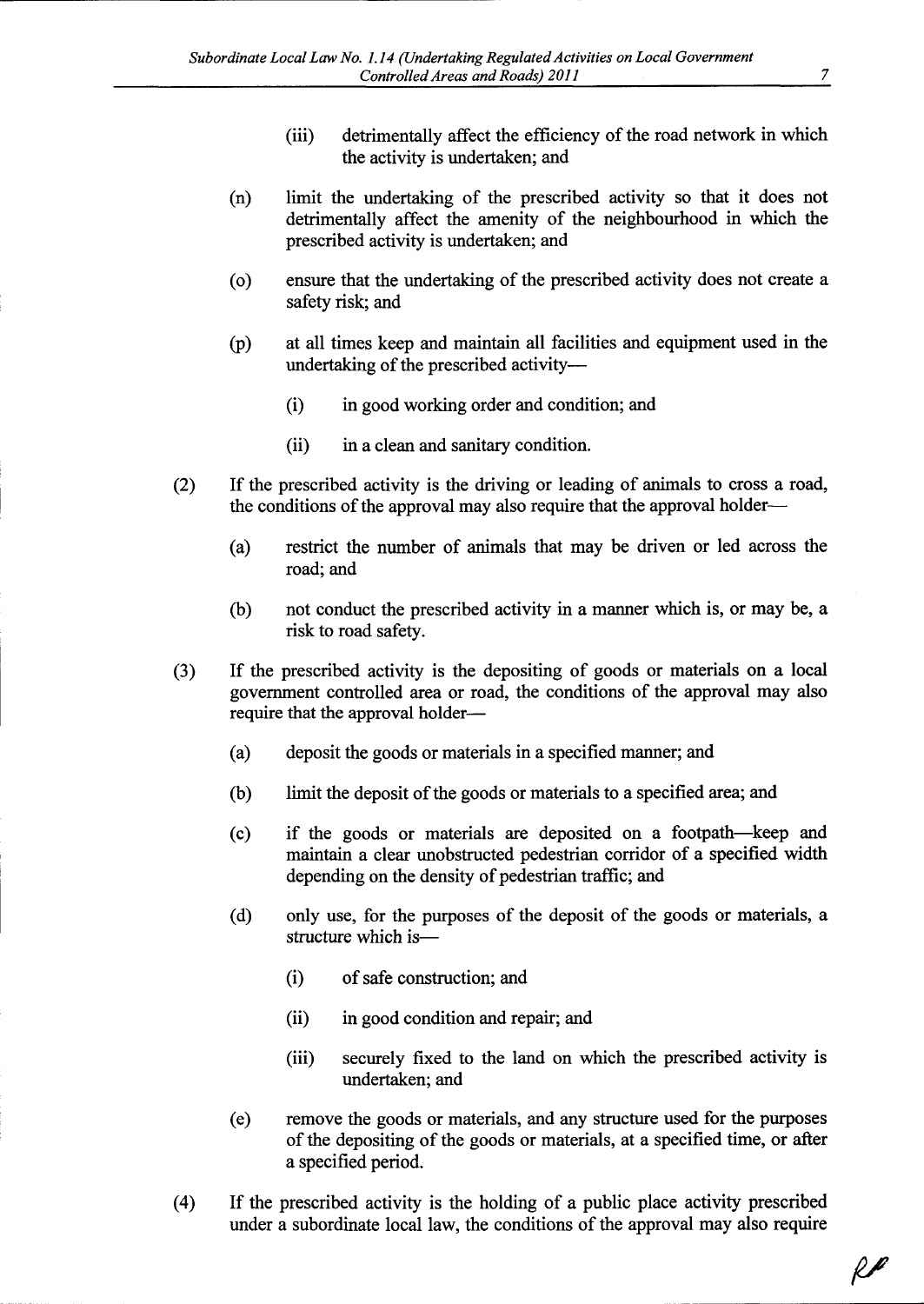that the approval holder-

- (a) provide specified facilities and amenities; and
- (b) provide specified illumination for the purposes of the undertaking of the prescribed activity and take specified measures to reduce light spillage from the undertaking of the prescribed activity; and
- (c) take specified measures to reduce noise emission from the undertaking of the prescribed activity; and
- (d) provide specified equipment, or take specified measures, to reduce adverse effects of the undertaking of the prescribed activity on the surrounding neighbourhood to acceptable levels; and
- (e) not discharge trade waste generated by the undertaking of the prescribed activity otherwise than in accordance with an approval under the Water Supply (Safety and Reliability) Act 2008; and
- $(f)$  for waste generated by the undertaking of the prescribed activity-
	- (i) only dispose of the waste—
		- (A) in <sup>a</sup> safe and sanitary manner; and
		- (B) in <sup>a</sup> manner which maintains the site of the prescribed activity and its surrounds in <sup>a</sup> clean, tidy, sanitary and hygienic condition; and
	- $(ii)$  not dispose of the waste—
		- (A) so as to attract pests; or
		- (B) into <sup>a</sup> water course; or
		- (C) at another location other than <sup>a</sup> location properly intended for the receipt of the waste; and
- (g) keep and maintain in and about the area identified in the approval, adequate waste disposal facilities, for example, bins, and be responsible for the removal of all waste from the waste disposal facilities at such intervals as an authorised person may direct; and
- (h) not place or display any sign or device advertising the undertaking of the prescribed activity in the area identified in the approval otherwise than in accordance with an approval of the local government which authorises the use of the area for that purpose.

### 7. Term of an approval

- (1) The term of an approval must be determined by the local government having regard to the information submitted by the applicant.
- (2) The term of the approval must be specified in the approval.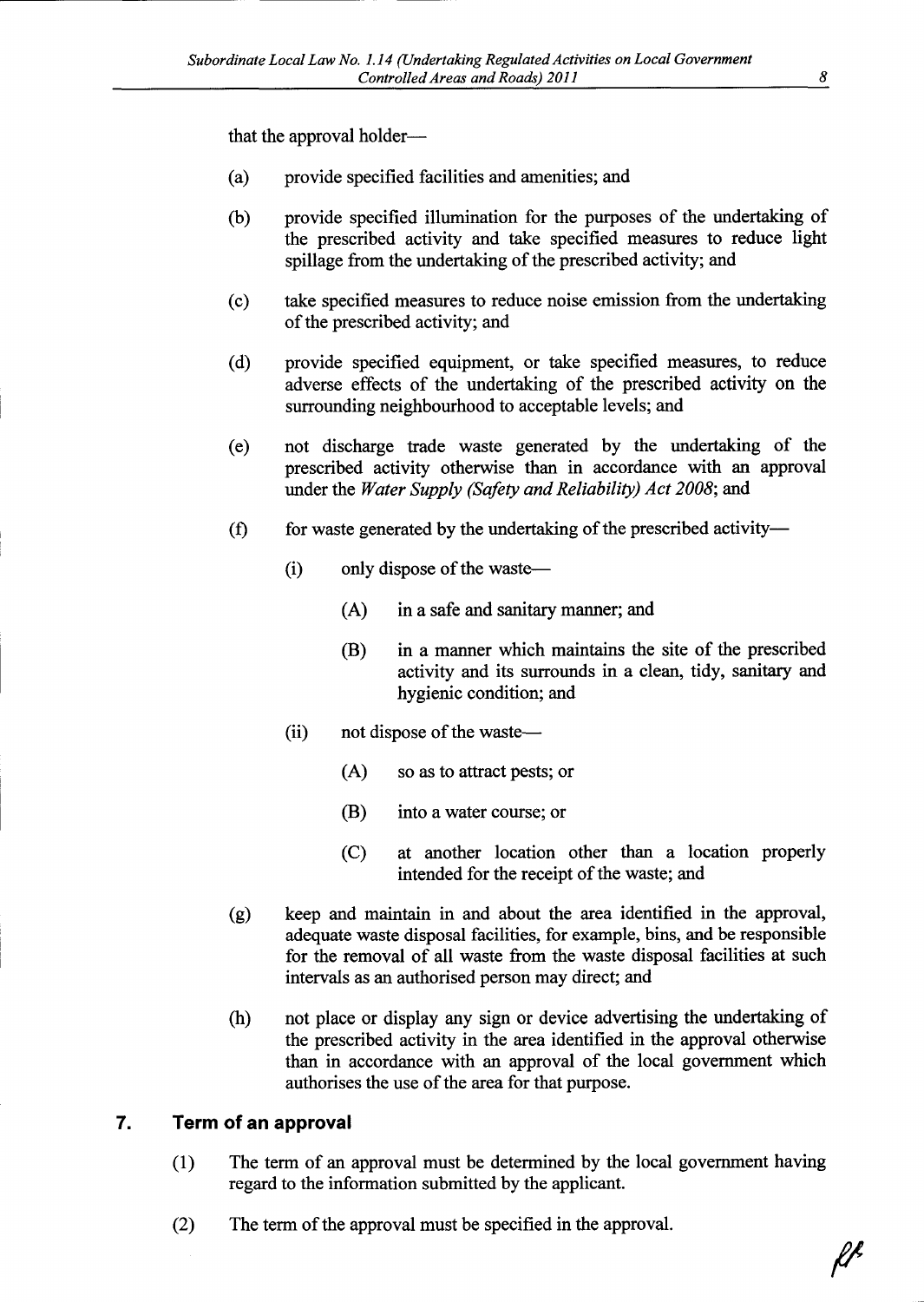### 8. Term of renewal of an approval

- (1) The term for which an approval may be renewed or extended must be determined by the local government having regard to the information submitted by the approval holder.
- (2) If the local government grants the application, the local government must specify in the written notice, the term of the renewal or extension.

### Table 1 – Third party certificat

| Column 1<br><b>Application requirement</b> | <b>Column 2</b><br>Individuals or<br>organisations that are third<br>party certifiers | Column 3<br><b>Qualifications necessary to</b><br>be a third party certifier |
|--------------------------------------------|---------------------------------------------------------------------------------------|------------------------------------------------------------------------------|
| No application requirement<br>stated.      |                                                                                       |                                                                              |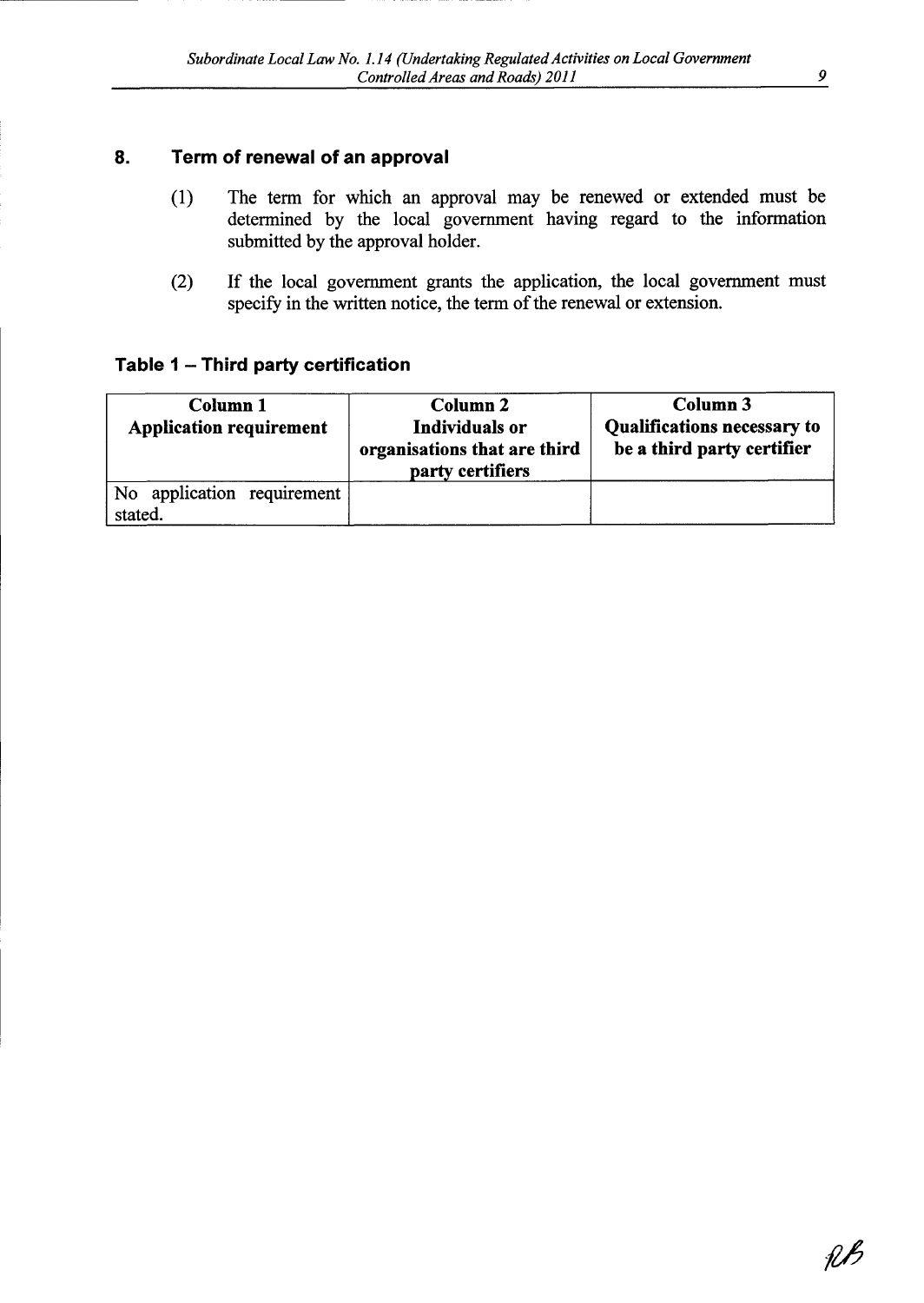## Schedule 2 Categories of approval that are nontransferable

Section 6

Each approval for the prescribed activity named in schedule 1, section I is non-transferable.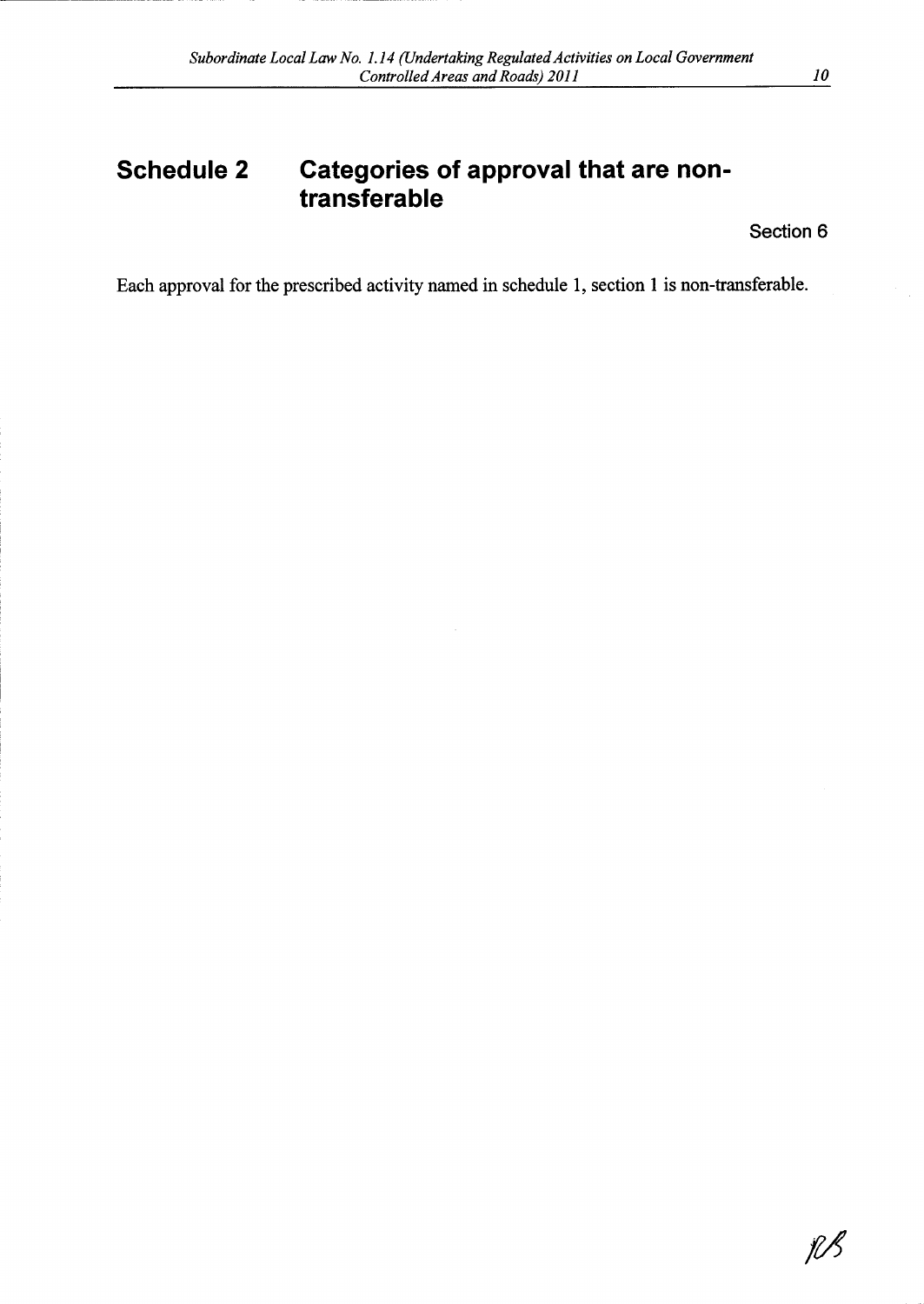# Schedule 3 State-controlled roads to which the local law applies

Section 7

 $\ell\hslash$ 

Subject to the chief executive's written agreement under the Transport Operations (Road Use Management) Act 1995, section  $66(5)(b)$ , every State-controlled road in the local government area of the local government.